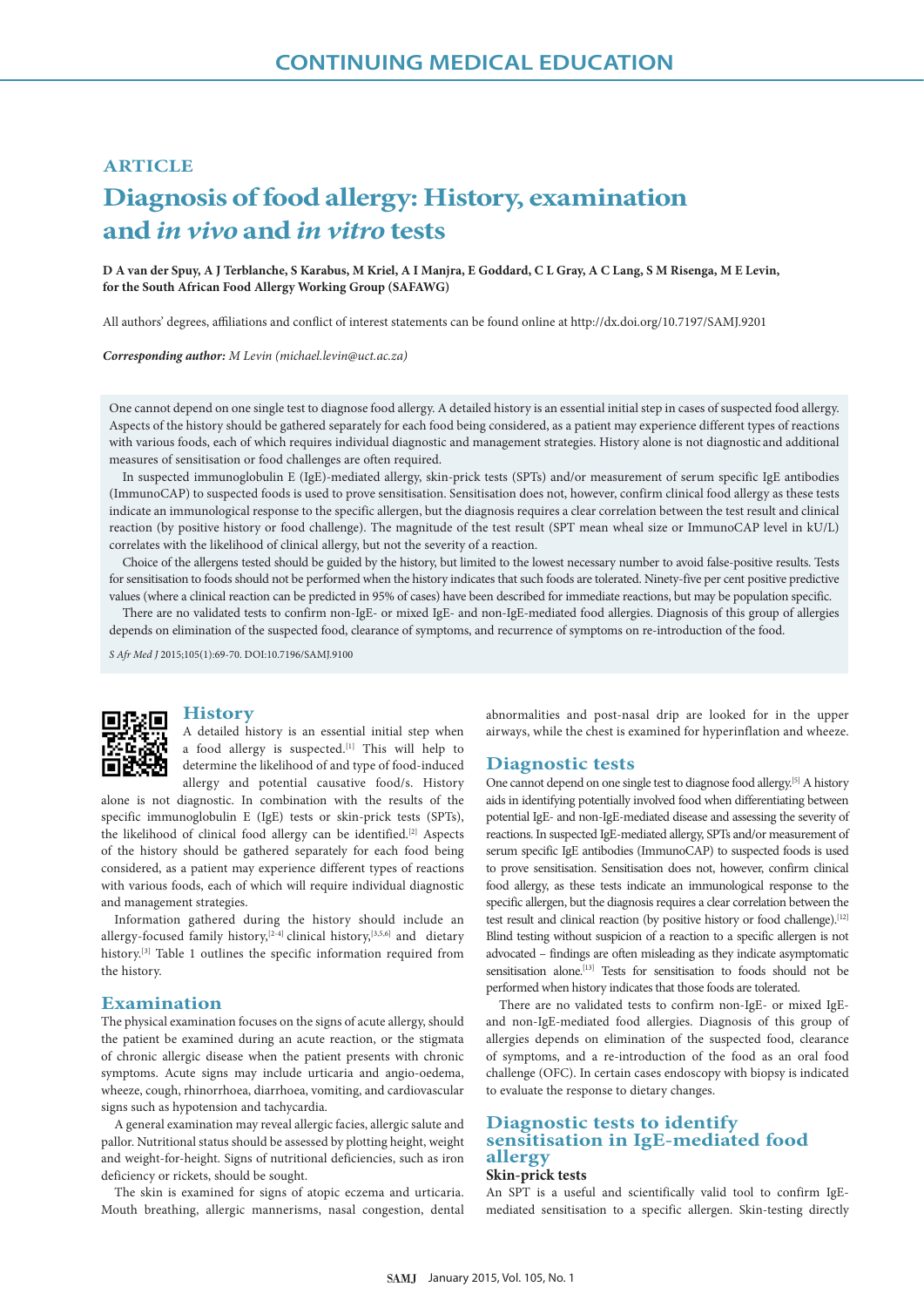| Table 1. Information gathering in history-taking  |                                                                                                                                                                                                                                                                                                                                                                                                                                                                                                                                                                                                                                                                                                                                                                                                                                                                                                                                                                                       |
|---------------------------------------------------|---------------------------------------------------------------------------------------------------------------------------------------------------------------------------------------------------------------------------------------------------------------------------------------------------------------------------------------------------------------------------------------------------------------------------------------------------------------------------------------------------------------------------------------------------------------------------------------------------------------------------------------------------------------------------------------------------------------------------------------------------------------------------------------------------------------------------------------------------------------------------------------------------------------------------------------------------------------------------------------|
| <b>Family history</b>                             | Presence of first-degree relatives with any atopic disease (asthma, eczema or allergic rhinitis) or food allergy                                                                                                                                                                                                                                                                                                                                                                                                                                                                                                                                                                                                                                                                                                                                                                                                                                                                      |
| <b>Clinical history</b>                           |                                                                                                                                                                                                                                                                                                                                                                                                                                                                                                                                                                                                                                                                                                                                                                                                                                                                                                                                                                                       |
| Personal history                                  | History of atopic disease                                                                                                                                                                                                                                                                                                                                                                                                                                                                                                                                                                                                                                                                                                                                                                                                                                                                                                                                                             |
|                                                   | Relationship of person who raised the concern of food allergy                                                                                                                                                                                                                                                                                                                                                                                                                                                                                                                                                                                                                                                                                                                                                                                                                                                                                                                         |
| Age                                               | Age at first exposure to the food, any subsequent exposures and timing and type of all reactions                                                                                                                                                                                                                                                                                                                                                                                                                                                                                                                                                                                                                                                                                                                                                                                                                                                                                      |
| Occupation- and<br>environmental-associated risks | Possible exposures at work/crèche/school/home                                                                                                                                                                                                                                                                                                                                                                                                                                                                                                                                                                                                                                                                                                                                                                                                                                                                                                                                         |
| Symptom type                                      | Symptoms associated with IgE-mediated reactions (may differ according to severity of reaction)<br>• Urticaria, angio-oedema<br>• Oral itching<br>• Abdominal pain, nausea, vomiting<br>• Nasal symptoms: congestion, sneezing, rhinorrhoea<br>• Respiratory symptoms, e.g. difficulty breathing, wheezing, persistent coughing, voice change<br>• Floppiness, change in level of consciousness, anxiety, sleepiness<br>• Cyanosis, loss of consciousness, hypotension<br>Symptoms associated with non-IgE-mediated reactions (may differ according to type and severity of reaction)<br>• Lower gastrointestinal symptoms: diarrhoea, failure to thrive, malabsorption, protein-losing enteropathy,<br>abdominal pain, bloody stools, constipation, cramps or colic<br>· Gastro-oesophageal reflux disease, dysphagia, odynophagia, vomiting<br>• Atopic dermatitis not responding to maximal appropriate topical therapy<br>• Pallor, signs of macro- and micronutrient deficiencies |
| Timing of reaction                                | Timing of symptoms after exposure to the food, which could indicate possible immunological reaction<br>• Immediate: minutes up to 2 hours (usually IgE mediated)<br>• Delayed or late onset: >2 hours (non-IgE mediated)<br>• Both immediate and delayed reactions                                                                                                                                                                                                                                                                                                                                                                                                                                                                                                                                                                                                                                                                                                                    |
| Reaction details                                  | Duration<br>Severity<br>• Mild to life-threatening<br>• Reaction severity compared with previous reaction<br>Frequency and whether the reactions have occurred previously                                                                                                                                                                                                                                                                                                                                                                                                                                                                                                                                                                                                                                                                                                                                                                                                             |
| Causative food allergen                           | Suspected food/s causing the reaction and simultaneous ingestion of other food/s or ingredients                                                                                                                                                                                                                                                                                                                                                                                                                                                                                                                                                                                                                                                                                                                                                                                                                                                                                       |
| Dose of allergen                                  | Level of food allergen exposure causing a reaction                                                                                                                                                                                                                                                                                                                                                                                                                                                                                                                                                                                                                                                                                                                                                                                                                                                                                                                                    |
| Form of food                                      | Processed/canned and/or raw/cooked/heat-treated/dried food                                                                                                                                                                                                                                                                                                                                                                                                                                                                                                                                                                                                                                                                                                                                                                                                                                                                                                                            |
| Setting                                           | Details where the reaction occurred                                                                                                                                                                                                                                                                                                                                                                                                                                                                                                                                                                                                                                                                                                                                                                                                                                                                                                                                                   |
| Reproducibility                                   | Reaction repeatability and consistency each time the offending food is given                                                                                                                                                                                                                                                                                                                                                                                                                                                                                                                                                                                                                                                                                                                                                                                                                                                                                                          |
| Route of allergen exposure                        | Route of exposure<br>• Oral, via breastmilk or other food/feed<br>• Inhalation<br>• Skin contact                                                                                                                                                                                                                                                                                                                                                                                                                                                                                                                                                                                                                                                                                                                                                                                                                                                                                      |
| Concomitant diseases                              | Presence of other medical conditions, including asthma or atopic diseases                                                                                                                                                                                                                                                                                                                                                                                                                                                                                                                                                                                                                                                                                                                                                                                                                                                                                                             |
| Co-factors                                        | Exercise or ingestion of alcohol, coffee or drugs before or after eating the offending food                                                                                                                                                                                                                                                                                                                                                                                                                                                                                                                                                                                                                                                                                                                                                                                                                                                                                           |
| Co- and cross-reactivity                          | Tolerance of or reaction to related food allergens<br>Cross-reactivity between inhalant allergens and food allergens <sup>[5,7]</sup><br>Common examples<br>• Peanuts, with cross-reactive allergy to one or more tree nuts <sup>[8]</sup> and/or sesame, <sup>[10]</sup> or co-reactivity between<br>peanut and egg <sup>[9]</sup><br>• Pollen-food syndrome, with reactions to many different fruits and vegetables <sup>[7]</sup><br>• Latex allergens can cross-react with kiwi, avocado, banana and others <sup>[11]</sup>                                                                                                                                                                                                                                                                                                                                                                                                                                                       |
| Treatment                                         | Details on how the symptoms were treated, medication used and time to symptom resolution                                                                                                                                                                                                                                                                                                                                                                                                                                                                                                                                                                                                                                                                                                                                                                                                                                                                                              |
| Dietary history                                   |                                                                                                                                                                                                                                                                                                                                                                                                                                                                                                                                                                                                                                                                                                                                                                                                                                                                                                                                                                                       |
| Growth and development                            | Check growth records of the infant/child<br>Identify cause of poor growth, whether related to food allergy or other cause                                                                                                                                                                                                                                                                                                                                                                                                                                                                                                                                                                                                                                                                                                                                                                                                                                                             |

Continued ...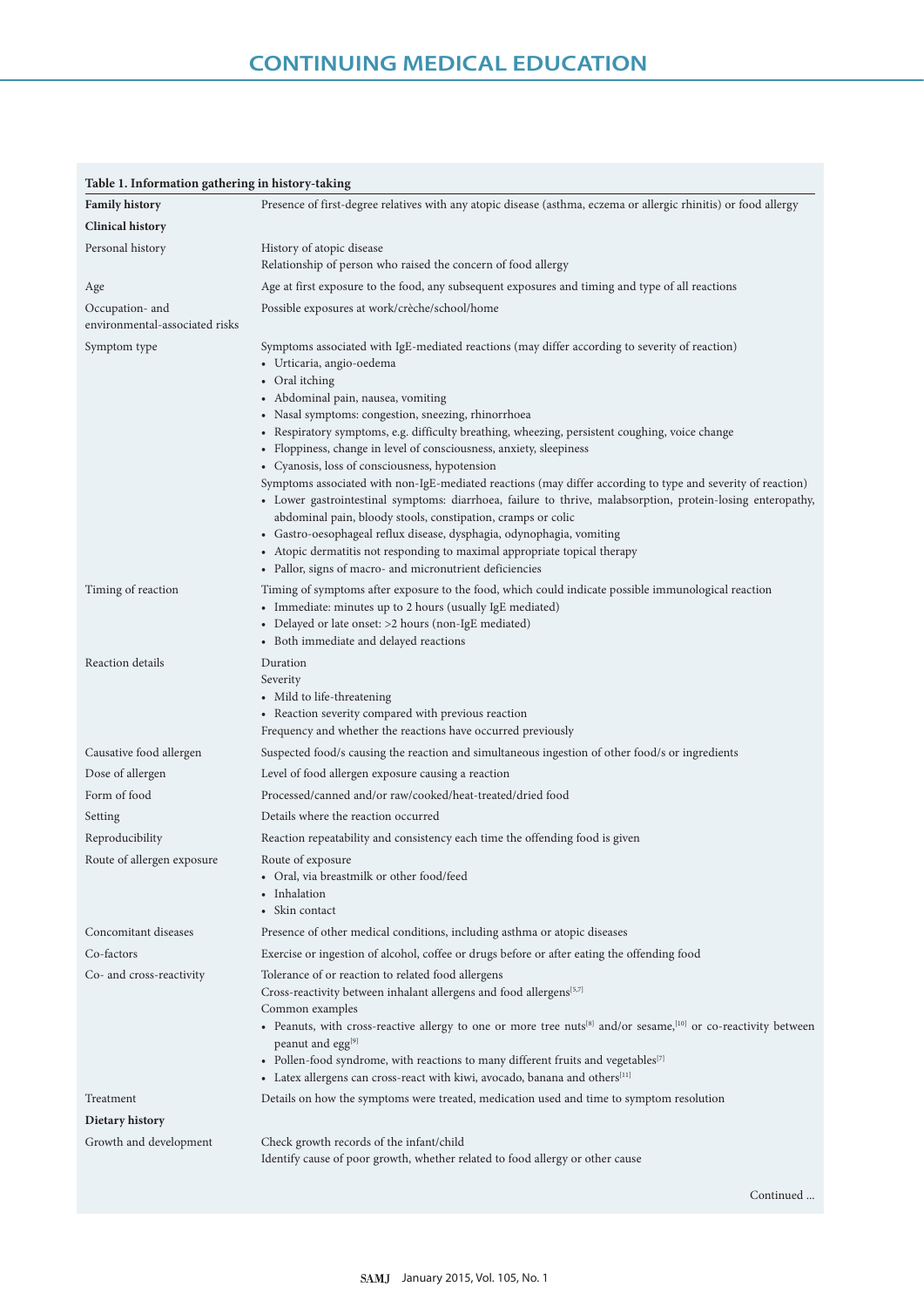| Referral to other healthcare<br>providers | Identify the need for referral to other healthcare professionals for assessment, e.g. a dietician to ensure<br>nutritional adequacy; speech and language therapist and/or occupational therapist with expertise in sensory or<br>behavioural issues related to poor food intake |  |
|-------------------------------------------|---------------------------------------------------------------------------------------------------------------------------------------------------------------------------------------------------------------------------------------------------------------------------------|--|
| Feeding history                           | Feeding history, duration of breastfeeding, type of infant formula given, age of solid food introduction, food<br>aversion/refusal, which may indicate food allergy related to pain or discomfort on exposure                                                                   |  |
| Dietary intake                            | Dietary intake should be assessed with a detailed dietary history, a 3-day food record, a 24-hour recall or a<br>typical day's intake                                                                                                                                           |  |
| Cultural and religious factors            | Assess cultural and religious factors that affect the patient's diet                                                                                                                                                                                                            |  |
| Incidental or accidental<br>ingestion     | Ensure awareness of hidden sources of the offending food                                                                                                                                                                                                                        |  |
| Other foods                               | Ability of the patient to eat a full age-appropriate portion of  (name specific commonly allergenic foods as<br>well as cross-reactive foods)                                                                                                                                   |  |
| Elimination diets                         | Foods avoided and reasons for avoidance<br>Results of previous elimination diets in alleviating symptoms and/or identifying the offending food                                                                                                                                  |  |
| Supplements                               | Dosage, type and manufacturer of supplements taken to cover for missing nutrients                                                                                                                                                                                               |  |

#### **Table 1. (continued) Information gathering in history-taking**

Table 2. Food allergy skin prick test decision points<sup>[14]</sup> **Food allergen 100% PPV <2 y (wheal diameter) 100% PPV >2 y (wheal diameter)**  $Cow's milk$  6 mm  $>8$  mm Egg  $5 \text{ mm}$   $>7 \text{ mm}$ Peanut 4 mm  $>8$  mm PPV = positive predictive value.

assesses the presence of mast-cell-bound allergen-specific IgE. Allergen extracts, prepared commercially or directly from the suspected food, are introduced into the skin. A reactive SPT is a sign of sensitisation only, and cannot be considered diagnostic without clear clinical correlation and/or confirmation with an OFC. This test is simple, with rapid results, good performance, low cost and high sensitivity.<sup>[12]</sup> The allergens tested for should be guided by the history, but also need to be limited to the lowest necessary number to avoid false-positive results. Antihistamines should be discontinued 3 - 5 days before the test. SPTs should be performed in a setting where equipment and medication are available to treat rare, severe reactions, including anaphylaxis.

The mean wheal diameter correlates with the likelihood of clinical allergy, but must be interpreted in light of the clinical history. In itself it is not diagnostic and cannot predict the severity of reactions. Individuals with a clear history of a severe reaction to a particular food should not undergo skin-testing to that food to prove sensitisation, because where there is uncertainty and an increased risk of a severe reaction, such risks may exceed the benefit. In individuals with atopic dermatitis, positive predictive values (cut-off values for the mean wheal diameter in the common food allergens where a clinical reaction can be predicted in the specified proportion of cases) have been described for immediate reactions (Table 2), but may be population specific.

#### **Allergen-specific serum IgE**

Serum IgE specific to a particular allergen can be determined by immunoassays (ImmunoCAP). These assays are validated, reliable and reproducible, but costly. Cut-off values for the 95% positive predictive values of a clinical reaction to common food allergens are given in Table 3, but may be population specific.[13]

| Food allergen                      | Decision point (kUA/L) | PPV, % |
|------------------------------------|------------------------|--------|
| Cow's milk                         |                        |        |
| $1 \, y^{[15]}$                    | 5                      | 95     |
| $>2$ $y^{[16]}$                    | 15                     | 95     |
| Egg                                |                        |        |
|                                    | $\overline{2}$         | 95     |
| <2 $y^{[17]}$<br>>2 $y^{[16]}$     | 7                      | 98     |
| Peanut[16]                         | 14                     | 100    |
| $Fish^{[16]}$                      | 20                     | 100    |
| Wheat[16]                          | 26                     | 74     |
| Soya[16]                           | 30                     | 73     |
| Tree nuts[16]                      | 15                     | 95     |
| $PPV = positive$ predictive value. |                        |        |

Purified recombinant allergen-specific IgE tests against individual major allergen components in food may improve the diagnosis of clinical allergy and differentiate true food allergy from cross-reactivity. Certain component allergens are correlated with persistence of food allergy (e.g. ovomucoid in egg and casein in cow's milk protein allergy), severity of reactions (e.g. Ara h 2 in peanut allergy)<sup>[5]</sup> and whether heat-degraded protein will be tolerated (e.g ovomucoid and casein).

The assessment of co- and cross-sensitisation to related food or aeroallergens should be considered. Cross-reactive food allergies such as pollen food syndrome and latex food allergy are common. Only food and aeroallergens related to the specific patient's presentation should be tested to prevent mislabelling of asymptomatic sensitisation alone as clinically relevant food allergy.

#### **Total serum IgE**

Total serum IgE is not recommended in the diagnosis of food allergy and should not be done.<sup>[3]</sup>

#### **Atopy patch test**

The atopy patch test has been developed to aid diagnosis in delayed reactions in patients with atopic dermatitis and eosinophilic